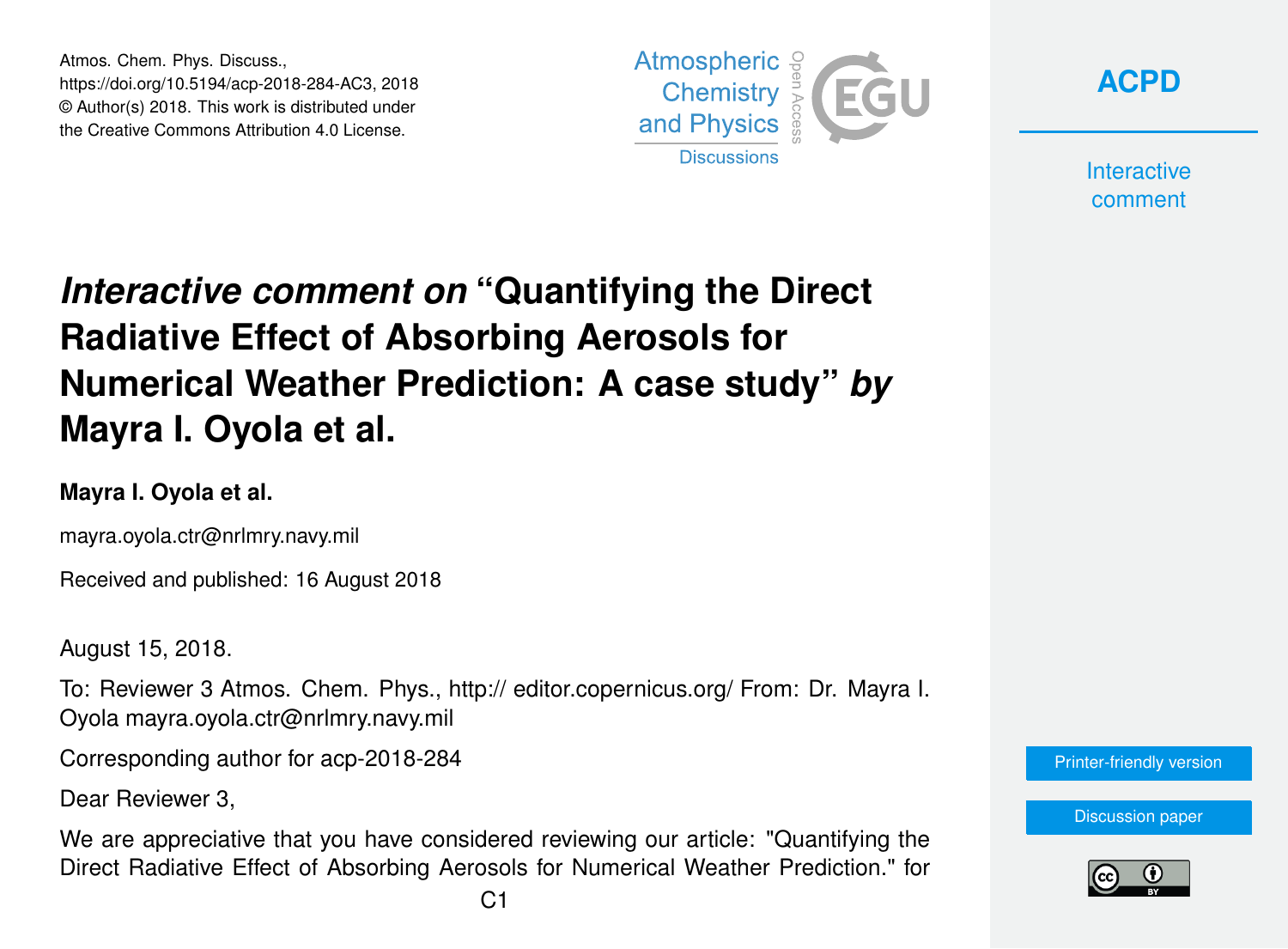publication in the Journal of Atmospheric Chemistry and Physics. Thank you for your time and effort to make of this a much stronger manuscript. The comments and questions (along with associated changes) have been addressed below and are also reflected in the manuscript. Reviews: This is discussed on (now) Section 3.5 "On the impact on NWP" "One final question for future consideration arising from this work relates to how changes in the vertical distribution of aerosol-induced forcing and heating can potentially impact a forecast cycle, particularly if heating rates of the magnitude exhibited in this case are sustained within one or several data assimilation cycles within the global modelling system. We emphasize this potential in the context of differences in the vertical impact for NAAPS, HSRL and scale-height aerosol. The distribution of the modeled aerosols (Fig. 2) puts most of the aerosols within 700 hPa, which is a forecast level that is mostly associated with forecast of precipitation and surface temperatures; while scale height distribution of aerosols would put most aerosols within the boundary layer (BL), something that would potentially influence near-surface dynamics and diurnal cycles in a model. On the other hand, the "aerosol true" (HSRL) peak loading is in the middle of the atmosphere (∼500 hPa), which can possibly impact 1000-500 hPa thickness (influencing temperatures and mid-level jets) and advection fields. The influence of using near real-time aerosol fields in the data assimilation and NWP fields, and their sensitivity to optical properties, is being studied further, not only for absorbing aerosols, but a full aerosol suite and not constrained to a study region, but globally. Two follow-up publication specifically address these issue, but within the context of dust and seasalt profiles. Using a 1D-Var, biases of up to 2K in temperature and 8K in dew point were found as a function of optical depth. Additionally, the newly retrieved profiles were substantially improved when compared to aerosol observations. We are also finalizing the inclusion of aerosols perturbed satellite radiances in the Navy's data assimilation system, where we have observed significant impacts on the relative humidity and temperature innovations, and an increase of more than 20% in the number of observations that pass quality and control for all hyperspectral sensors across the board". Yes, the magenta lines are correct. The magenta lines

### **[ACPD](https://www.atmos-chem-phys-discuss.net/)**

**Interactive** comment

[Printer-friendly version](https://www.atmos-chem-phys-discuss.net/acp-2018-284/acp-2018-284-AC3-print.pdf)

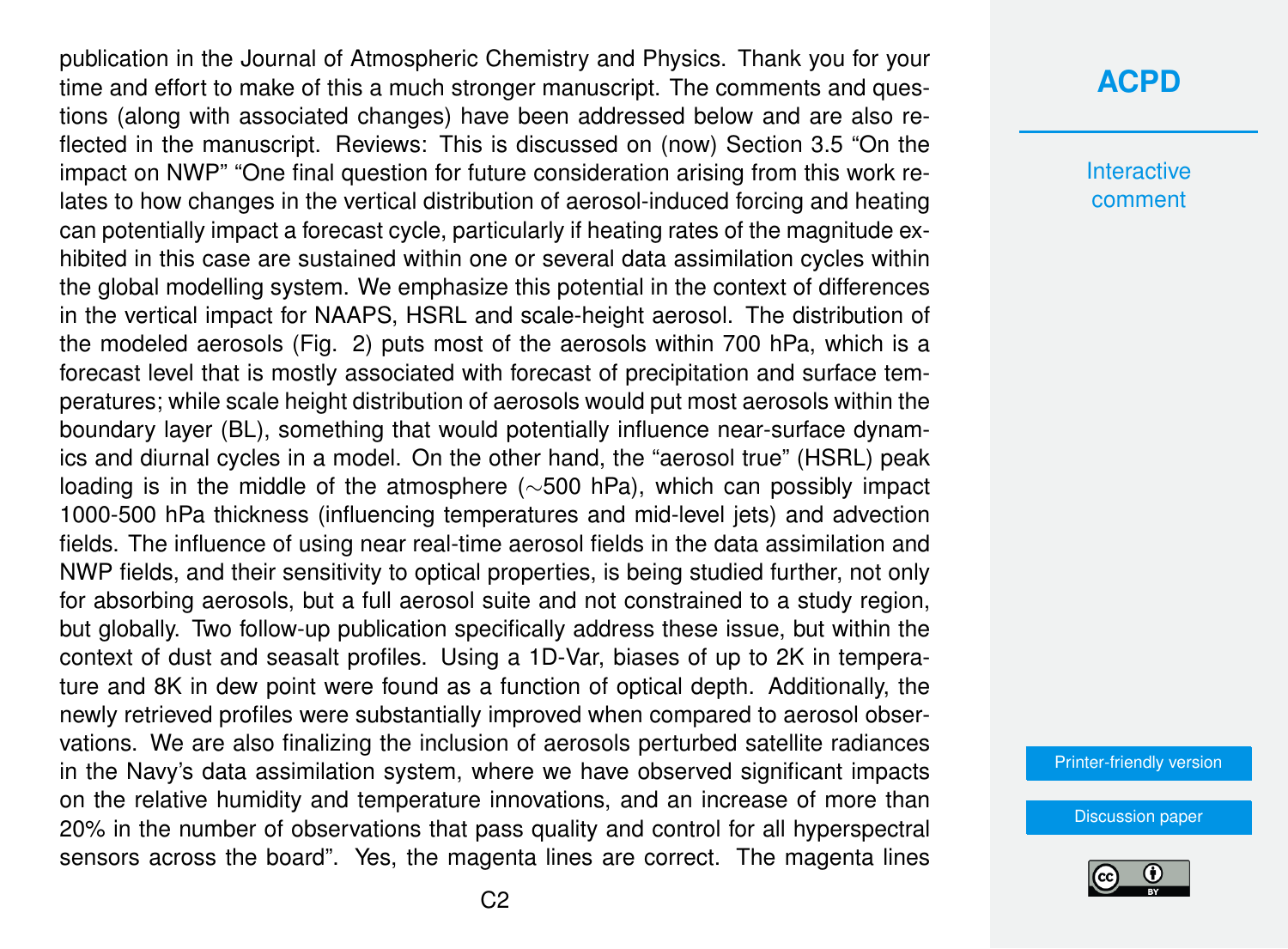represent the standard albedo used operationally in every case, something that is not well-explained in the paper. Therefore it has been clarified in lines 285-287: "It is noteworthy to mention the control run does not vary the albedo and it is representative of the operational parameters used in NAVGEM (Table 1)". That is an excellent question. This has been addressed now in lines 353-371: "The RTM results described here are dependent on vertical distribution, total aerosol loading (i.e., AOD),  $\alpha$ , R and SZA, for which again due to the limitations of the aircraft experiment we had little clear-sky data to choose from and thus retain the BBR instruments for evaluating column closure. The impact of the vertical distribution has been addressed already within the context of the vertically resolved irradiances, and heating rates in the previous two sections. Of significant importance is how the net surface SW radiances from different NAAPS versions are distinct from each other, even though neither column AOD, nor the aerosol vertical distribution vary dramatically between NAAPS runs. This is primarily due to differences in speciation classification among the profiles, not because of total aerosol loading. In other words, AOD is similar, but the speciation distribution is not. Notice on Table 1, that the distribution of urban aerosols is much higher in the NAAPS FREE than on its counterparts, constituting 33% of the total AOD. Urban aerosols only represent 15% of the total AOD in the operational run (NAAPS) and 6% in the NAAPS 3D. On the other hand, the smoke is distributed very differently (80% NAAPS, 87% NAAPS 3D, and 60% NAAPS FREE). FLG utilizes total AOD and the speciation distribution (percentage weights) in the calculations. Therefore, we believe difference in the surface (and in the net) SW radiances are strongly dependent on our choice in aerosol optical properties that are associated to the difference in speciation, to include the single scattering albedo ( $\omega$  o) and particle radius. The magnitude of the aerosol forcing is highly sensitive to absorption in the particle size range of anthropogenic aerosols (Nemesure and Schwartz, 1995), which influences these results. The same can be stated about the results with the HSRL extinction. Recall that the entire aerosol loading within the HSRL is made up by smoke and urban aerosols, which are concentrated in the same layer. Not only are soot aerosols highly absorbing due to the presence of black carbon,

## **[ACPD](https://www.atmos-chem-phys-discuss.net/)**

**Interactive** comment

[Printer-friendly version](https://www.atmos-chem-phys-discuss.net/acp-2018-284/acp-2018-284-AC3-print.pdf)